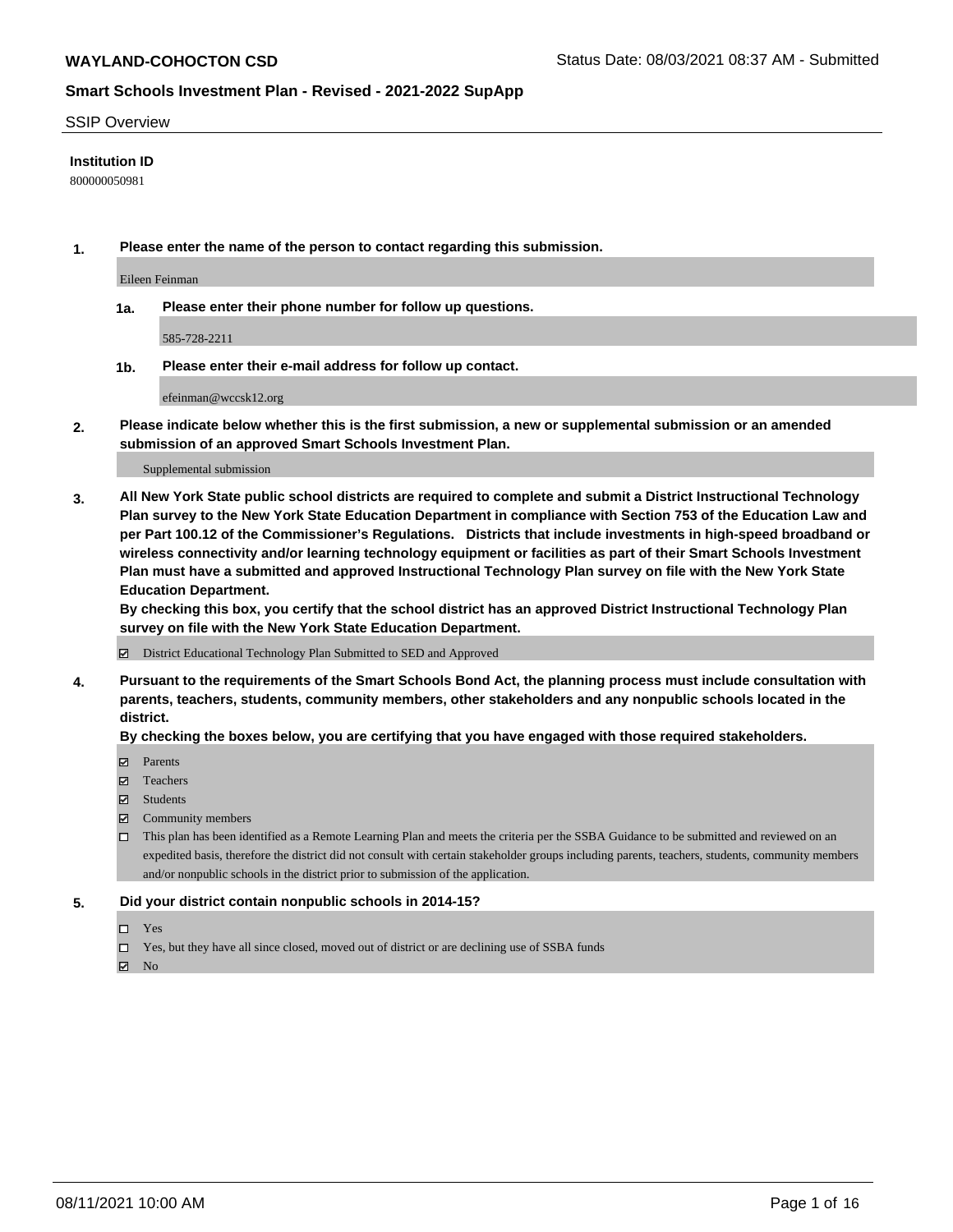#### SSIP Overview

**6. Certify that the following required steps have taken place by checking the boxes below:**

- The district developed and the school board approved a preliminary Smart Schools Investment Plan.
- The preliminary plan was posted on the district website for at least 30 days. The district included an address to which any written comments on the plan should be sent.
- The school board conducted a hearing that enabled stakeholders to respond to the preliminary plan. This hearing may have occured as part of a normal Board meeting, but adequate notice of the event must have been provided through local media and the district website for at least two weeks prior to the meeting.
- The district prepared a final plan for school board approval and such plan has been approved by the school board.
- $\boxtimes$  The final proposed plan that has been submitted has been posted on the district's website.
- This Plan has been identified as a Remote Learning Plan and meets the criteria per the SSBA Guidance to be submitted and reviewed on an expedited basis, therefore this plan has not met certain stakeholder engagement requirements including, consulting with nonpublic schools in advance of plan submission, having the school board conduct a hearing on the plan and/or posting the plan to the district website for a minimum of 30 days. This district will post the Remote Learning Plan to the district's website upon submission of the application.
- **6a. Please upload the proposed Smart Schools Investment Plan (SSIP) that was posted on the district's website, along with any supporting materials. Note that this should be different than your recently submitted Educational Technology Survey. The Final SSIP, as approved by the School Board, should also be posted on the website and remain there during the course of the projects contained therein.**

Admin\_WCCS\_Final\_SMART\_Schools\_Investment\_Plans.rtf.docx.pdf Continuation\_of\_WCCS\_Final\_SMART\_Schools\_Investment\_Plan\_2021-2022.pdf

**6b. Enter the webpage address where the final Smart Schools Investment Plan is posted. The Plan should remain posted for the life of the included projects.**

https://www.wccsk12.org/page/information-technology

**7. Please enter an estimate of the total number of students and staff that will benefit from this Smart Schools Investment Plan based on the cumulative projects submitted to date.**

1,550

**8. An LEA/School District may partner with one or more other LEA/School Districts to form a consortium to pool Smart Schools Bond Act funds for a project that meets all other Smart School Bond Act requirements. Each school district participating in the consortium will need to file an approved Smart Schools Investment Plan for the project and submit a signed Memorandum of Understanding that sets forth the details of the consortium including the roles of each respective district.**

 $\Box$  The district plans to participate in a consortium to partner with other school district(s) to implement a Smart Schools project.

**9. Please enter the name and 6-digit SED Code for each LEA/School District participating in the Consortium.**

| <b>Partner LEA/District</b> | <b>ISED BEDS Code</b> |
|-----------------------------|-----------------------|
| (No Response)               | (No Response)         |

**10. Please upload a signed Memorandum of Understanding with all of the participating Consortium partners.**

(No Response)

**11. Your district's Smart Schools Bond Act Allocation is:**

\$1,873,238

**12. Final 2014-15 BEDS Enrollment to calculate Nonpublic Sharing Requirement**

|                   | <b>Public Enrollment</b> | Nonpublic Enrollment | <b>Total Enrollment</b> | l Nonpublic Percentage |
|-------------------|--------------------------|----------------------|-------------------------|------------------------|
| <b>Enrollment</b> | .326                     |                      | 0.00                    | 0.00                   |

**13. This table compares each category budget total, as entered in that category's page, to the total expenditures listed**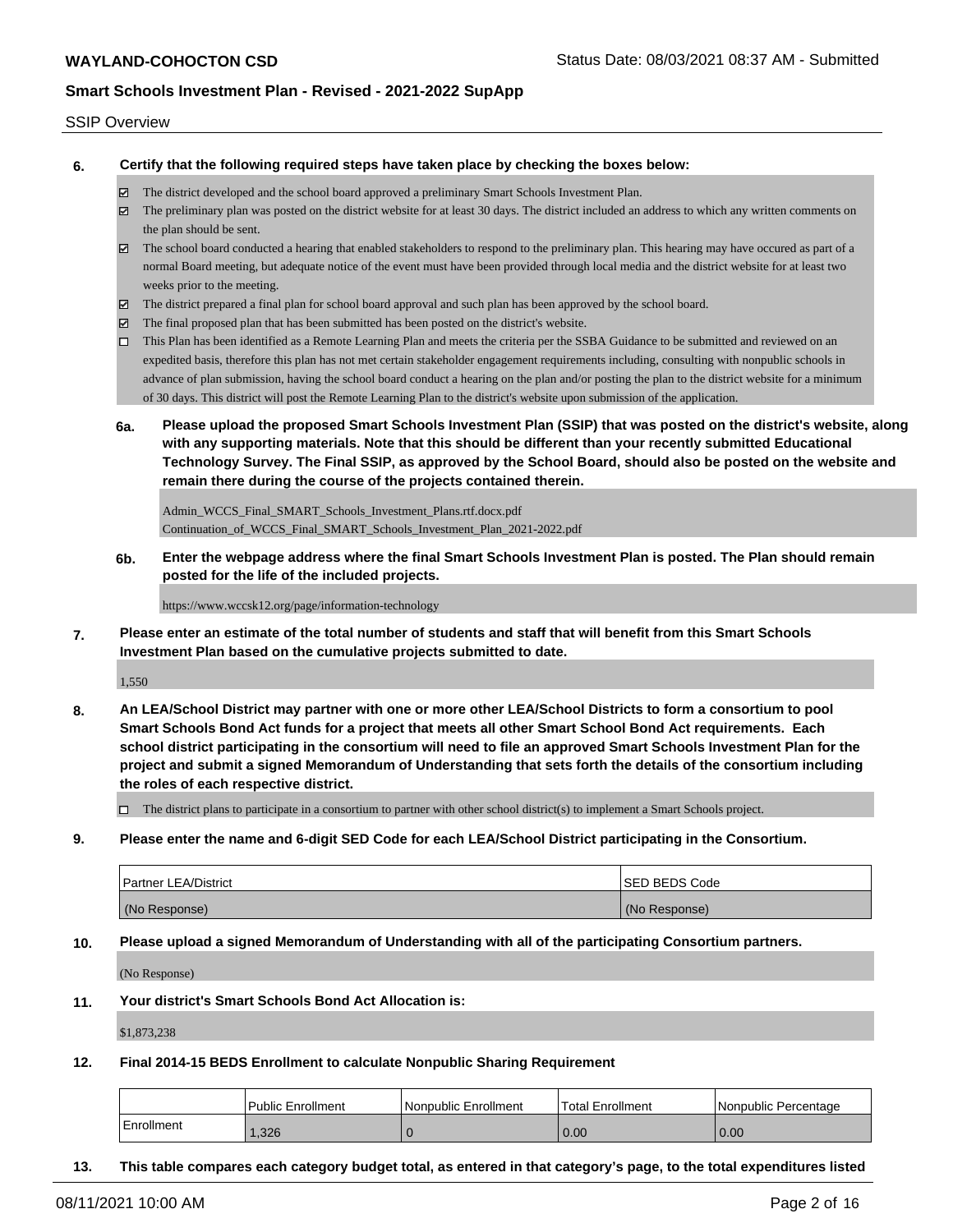SSIP Overview

### **in the category's expenditure table. Any discrepancies between the two must be resolved before submission.**

|                                                 | Sub-Allocations   | <b>Expenditure Totals</b> | Difference |
|-------------------------------------------------|-------------------|---------------------------|------------|
| School Connectivity                             | 0.00              | 0.00                      | 0.00       |
| <b>Connectivity Projects for</b><br>Communities | 0.00              | 0.00                      | 0.00       |
| Classroom Technology                            | 1,256,600.00      | 1,256,600.00              | 0.00       |
| Pre-Kindergarten Classrooms                     | 0.00              | 0.00                      | 0.00       |
| Replace Transportable<br><b>Classrooms</b>      | 0.00              | 0.00                      | 0.00       |
| High-Tech Security Features                     | 0.00              | 0.00                      | 0.00       |
| Nonpublic Loan                                  | $\overline{0.00}$ | 0.00                      | 0.00       |
| Totals:                                         | 1,256,600         | 1,256,600                 | 0          |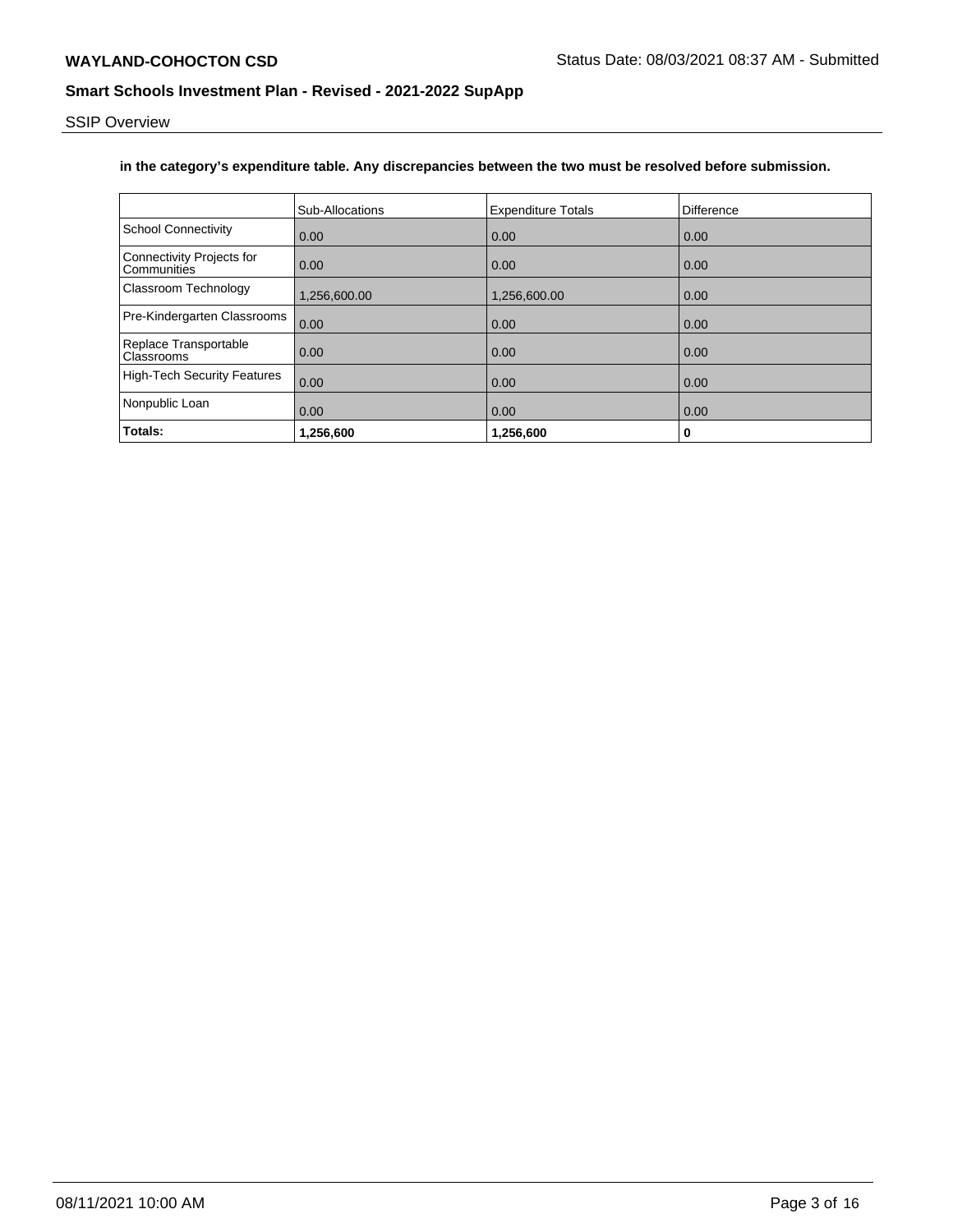School Connectivity

- **1. In order for students and faculty to receive the maximum benefit from the technology made available under the Smart Schools Bond Act, their school buildings must possess sufficient connectivity infrastructure to ensure that devices can be used during the school day. Smart Schools Investment Plans must demonstrate that:**
	- **• sufficient infrastructure that meets the Federal Communications Commission's 100 Mbps per 1,000 students standard currently exists in the buildings where new devices will be deployed, or**
	- **• is a planned use of a portion of Smart Schools Bond Act funds, or**
	- **• is under development through another funding source.**

**Smart Schools Bond Act funds used for technology infrastructure or classroom technology investments must increase the number of school buildings that meet or exceed the minimum speed standard of 100 Mbps per 1,000 students and staff within 12 months. This standard may be met on either a contracted 24/7 firm service or a "burstable" capability. If the standard is met under the burstable criteria, it must be:**

**1. Specifically codified in a service contract with a provider, and**

**2. Guaranteed to be available to all students and devices as needed, particularly during periods of high demand, such as computer-based testing (CBT) periods.**

**Please describe how your district already meets or is planning to meet this standard within 12 months of plan submission.**

(No Response)

**1a. If a district believes that it will be impossible to meet this standard within 12 months, it may apply for a waiver of this requirement, as described on the Smart Schools website. The waiver must be filed and approved by SED prior to submitting this survey.**

 $\Box$  By checking this box, you are certifying that the school district has an approved waiver of this requirement on file with the New York State Education Department.

**2. Connectivity Speed Calculator (Required). If the district currently meets the required speed, enter "Currently Met" in the last box: Expected Date When Required Speed Will be Met.**

|                  | l Number of     | Required Speed | Current Speed in | Expected Speed | Expected Date                        |
|------------------|-----------------|----------------|------------------|----------------|--------------------------------------|
|                  | <b>Students</b> | In Mbps        | <b>Mbps</b>      | to be Attained | When Required                        |
|                  |                 |                |                  |                | Within 12 Months 1Speed Will be Met1 |
| Calculated Speed | (No Response)   | 0.00           | (No Response)    | (No Response)  | l (No Response)                      |

**3. Describe how you intend to use Smart Schools Bond Act funds for high-speed broadband and/or wireless connectivity projects in school buildings.**

(No Response)

**4. Describe the linkage between the district's District Instructional Technology Plan and how the proposed projects will improve teaching and learning. (There should be a link between your response to this question and your responses to Question 1 in Section IV - NYSED Initiatives Alignment: "Explain how the district use of instructional technology will serve as a part of a comprehensive and sustained effort to support rigorous academic standards attainment and performance improvement for students."** 

**Your answer should also align with your answers to the questions in Section II - Strategic Technology Planning and the associated Action Steps in Section III - Action Plan.)**

(No Response)

**5. If the district wishes to have students and staff access the Internet from wireless devices within the school building, or in close proximity to it, it must first ensure that it has a robust Wi-Fi network in place that has sufficient bandwidth to meet user demand.**

**Please describe how you have quantified this demand and how you plan to meet this demand.**

(No Response)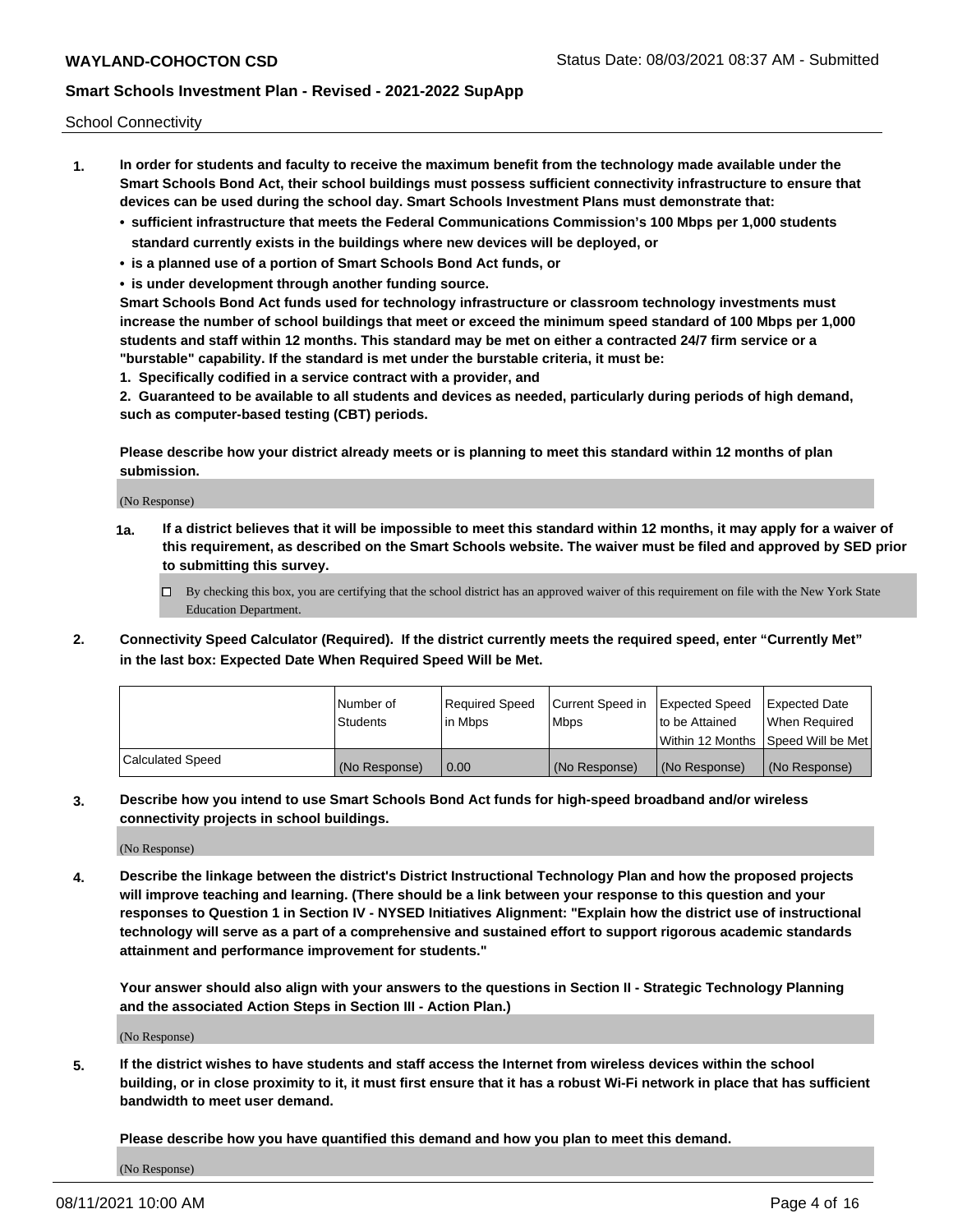School Connectivity

**6. Smart Schools plans with any expenditures in the School Connectivity category require a project number from the Office of Facilities Planning. Districts must submit an SSBA LOI and receive project numbers prior to submitting the SSIP. As indicated on the LOI, some projects may be eligible for a streamlined review and will not require a building permit.**

**Please indicate on a separate row each project number given to you by the Office of Facilities Planning.**

| Project Number |  |
|----------------|--|
| (No Response)  |  |

**7. Certain high-tech security and connectivity infrastructure projects may be eligible for an expedited review process as determined by the Office of Facilities Planning.**

### **Was your project deemed eligible for streamlined review?**

(No Response)

### **8. Include the name and license number of the architect or engineer of record.**

| Name          | License Number |
|---------------|----------------|
| (No Response) | (No Response)  |

### **9. Public Expenditures – Loanable (Counts toward the nonpublic loan calculation)**

| Select the allowable expenditure type.<br>Repeat to add another item under each type. | <b>PUBLIC</b> Items to be<br>l Purchased | Quantity           | Cost Per Item    | <b>Total Cost</b> |
|---------------------------------------------------------------------------------------|------------------------------------------|--------------------|------------------|-------------------|
| (No Response)                                                                         | (No Response)                            | l (No<br>Response) | (No<br>Response) | $\overline{0.00}$ |
|                                                                                       |                                          | O                  | 0.00             |                   |

### **10. Public Expenditures – Non-Loanable (Does not count toward nonpublic loan calculation)**

| Select the allowable expenditure<br>type.<br>Repeat to add another item under<br>each type. | <b>PUBLIC</b> Items to be purchased | Quantity      | Cost per Item | <b>Total Cost</b> |
|---------------------------------------------------------------------------------------------|-------------------------------------|---------------|---------------|-------------------|
| (No Response)                                                                               | (No Response)                       | (No Response) | (No Response) | 0.00              |
|                                                                                             |                                     |               | 0.00          |                   |

#### **11. Final 2014-15 BEDS Enrollment to calculate Nonpublic Sharing Requirement (no changes allowed.)**

|            | Public Enrollment | l Nonpublic Enrollment | <b>Total Enrollment</b> | Nonpublic Percentage |
|------------|-------------------|------------------------|-------------------------|----------------------|
| Enrollment | .326              |                        | 0.00                    | 0.00                 |

#### **12. Total Public Budget - Loanable (Counts toward the nonpublic loan calculation)**

|                                                      | Public Allocations | <b>Estimated Nonpublic Loan</b><br>Amount | Estimated Total Sub-Allocations |
|------------------------------------------------------|--------------------|-------------------------------------------|---------------------------------|
| Network/Access Costs                                 | (No Response)      | 0.00                                      | 0.00                            |
| School Internal Connections and<br><b>Components</b> | (No Response)      | 0.00                                      | 0.00                            |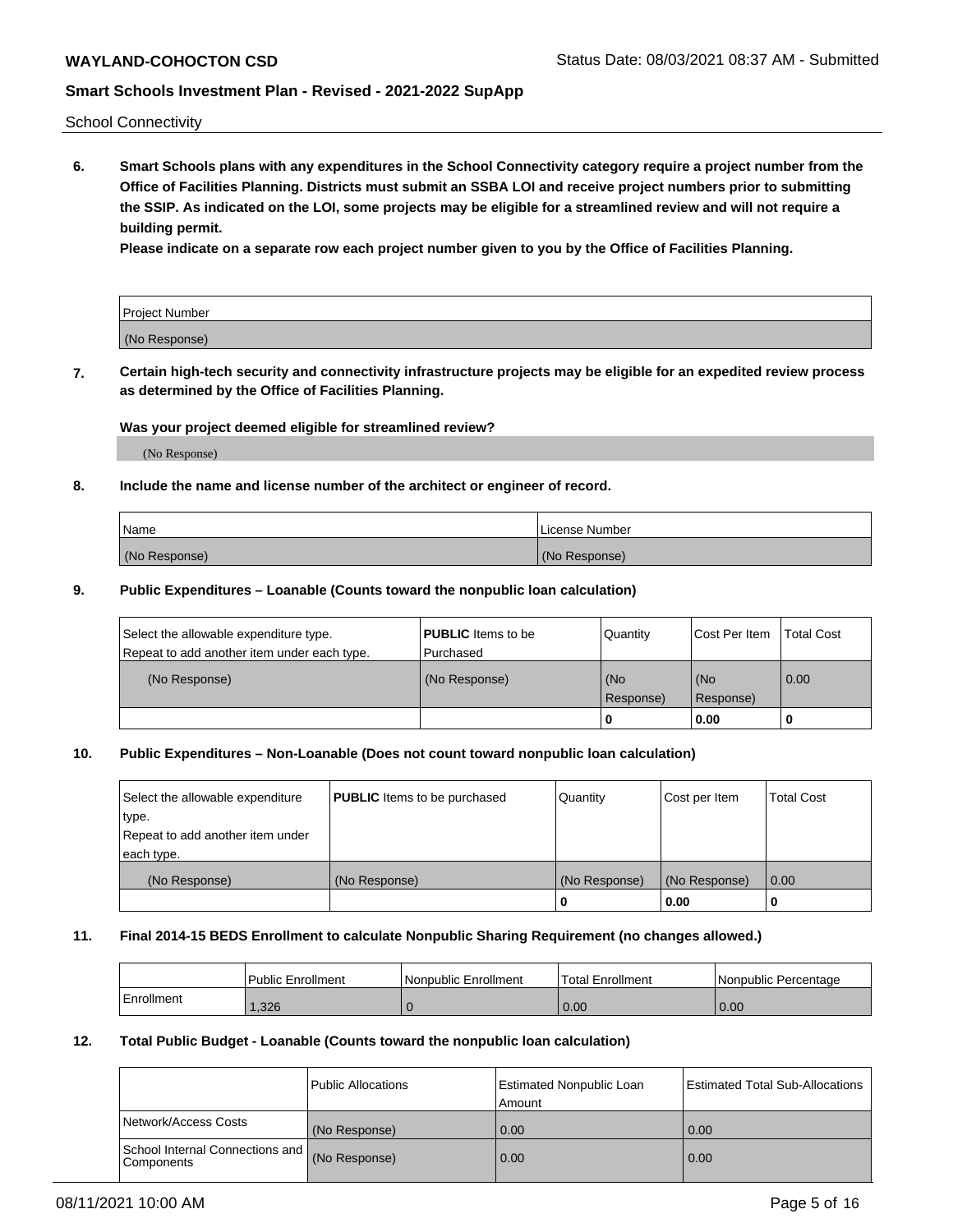School Connectivity

|         | Public Allocations | <b>Estimated Nonpublic Loan</b><br>l Amount | <b>Estimated Total Sub-Allocations</b> |
|---------|--------------------|---------------------------------------------|----------------------------------------|
| l Other | (No Response)      | 0.00                                        | 0.00                                   |
| Totals: | 0.00               | 0                                           |                                        |

# **13. Total Public Budget – Non-Loanable (Does not count toward the nonpublic loan calculation)**

|                                                   | Sub-<br>Allocation |
|---------------------------------------------------|--------------------|
| Network/Access Costs                              | (No Response)      |
| <b>Outside Plant Costs</b>                        | (No Response)      |
| <b>School Internal Connections and Components</b> | (No Response)      |
| Professional Services                             | (No Response)      |
| Testing                                           | (No Response)      |
| <b>Other Upfront Costs</b>                        | (No Response)      |
| <b>Other Costs</b>                                | (No Response)      |
| <b>Totals:</b>                                    | 0.00               |

# **14. School Connectivity Totals**

|                          | Total Sub-Allocations |
|--------------------------|-----------------------|
| Total Loanable Items     | 0.00                  |
| Total Non-Ioanable Items | 0.00                  |
| Totals:                  |                       |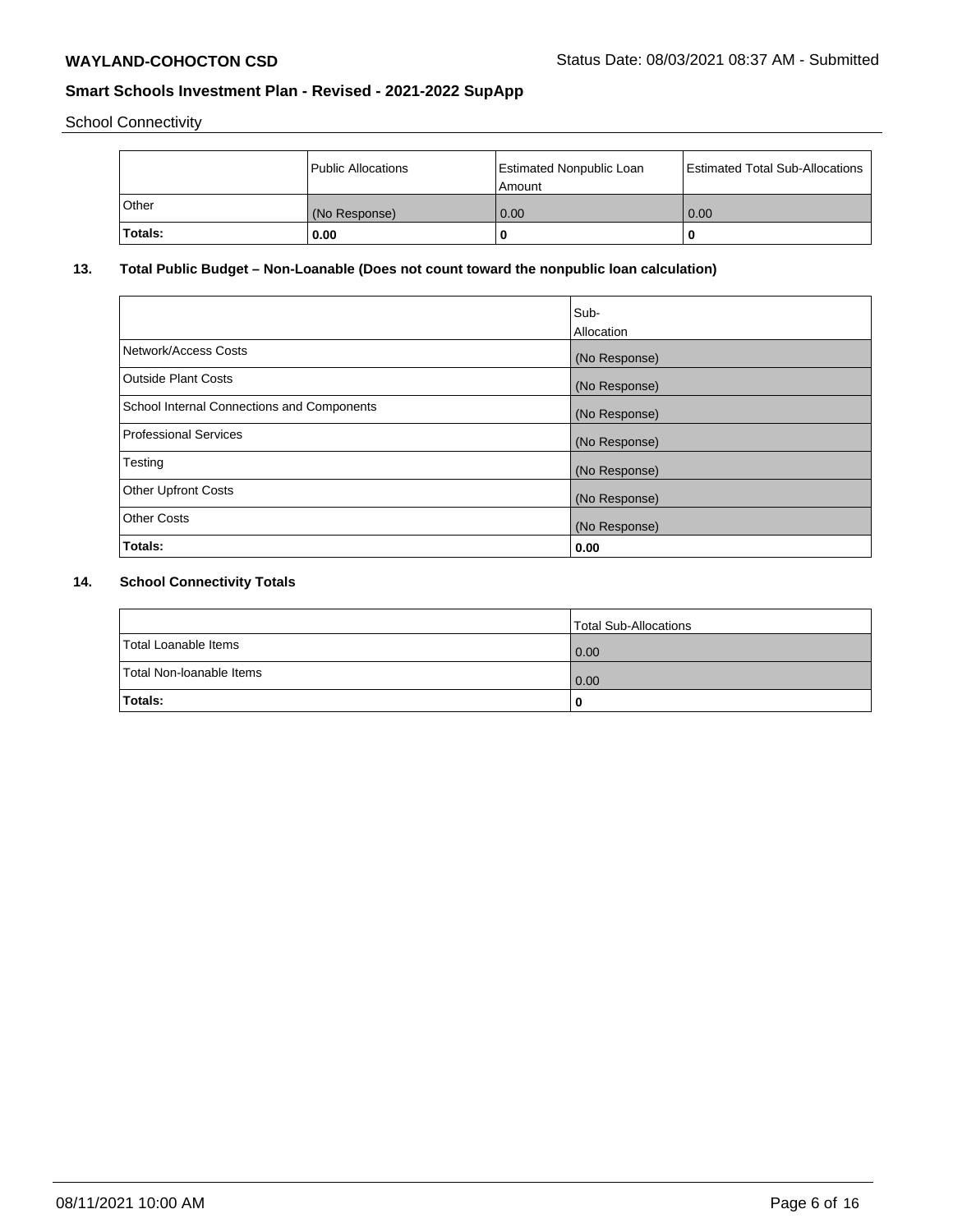Community Connectivity (Broadband and Wireless)

**1. Describe how you intend to use Smart Schools Bond Act funds for high-speed broadband and/or wireless connectivity projects in the community.**

(No Response)

**2. Please describe how the proposed project(s) will promote student achievement and increase student and/or staff access to the Internet in a manner that enhances student learning and/or instruction outside of the school day and/or school building.**

(No Response)

**3. Community connectivity projects must comply with all the necessary local building codes and regulations (building and related permits are not required prior to plan submission).**

 $\Box$  I certify that we will comply with all the necessary local building codes and regulations.

**4. Please describe the physical location of the proposed investment.**

(No Response)

**5. Please provide the initial list of partners participating in the Community Connectivity Broadband Project, along with their Federal Tax Identification (Employer Identification) number.**

| <b>Project Partners</b> | l Federal ID # |
|-------------------------|----------------|
| (No Response)           | (No Response)  |

**6. Please detail the type, quantity, per unit cost and total cost of the eligible items under each sub-category.**

| Select the allowable expenditure | Item to be purchased | Quantity      | Cost per Item | <b>Total Cost</b> |
|----------------------------------|----------------------|---------------|---------------|-------------------|
| type.                            |                      |               |               |                   |
| Repeat to add another item under |                      |               |               |                   |
| each type.                       |                      |               |               |                   |
| (No Response)                    | (No Response)        | (No Response) | (No Response) | 0.00              |
|                                  |                      | o             | 0.00          |                   |

**7. If you are submitting an allocation for Community Connectivity, complete this table.**

**Note that the calculated Total at the bottom of the table must equal the Total allocation for this category that you entered in the SSIP Overview overall budget.**

|                                    | Sub-Allocation |
|------------------------------------|----------------|
| Network/Access Costs               | (No Response)  |
| Outside Plant Costs                | (No Response)  |
| <b>Tower Costs</b>                 | (No Response)  |
| <b>Customer Premises Equipment</b> | (No Response)  |
| <b>Professional Services</b>       | (No Response)  |
| Testing                            | (No Response)  |
| <b>Other Upfront Costs</b>         | (No Response)  |
| <b>Other Costs</b>                 | (No Response)  |
| Totals:                            | 0.00           |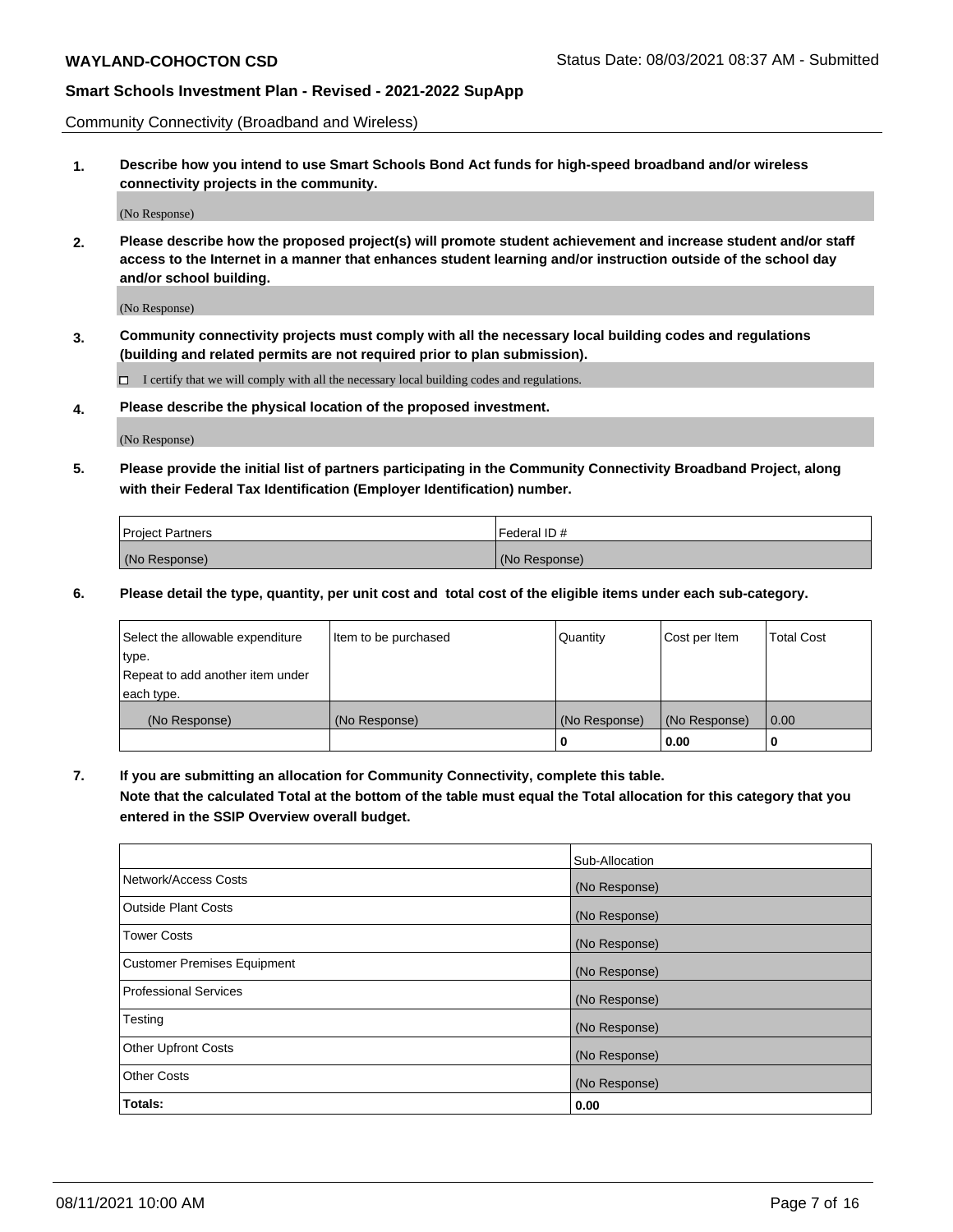### Classroom Learning Technology

**1. In order for students and faculty to receive the maximum benefit from the technology made available under the Smart Schools Bond Act, their school buildings must possess sufficient connectivity infrastructure to ensure that devices can be used during the school day. Smart Schools Investment Plans must demonstrate that sufficient infrastructure that meets the Federal Communications Commission's 100 Mbps per 1,000 students standard currently exists in the buildings where new devices will be deployed, or is a planned use of a portion of Smart Schools Bond Act funds, or is under development through another funding source. Smart Schools Bond Act funds used for technology infrastructure or classroom technology investments must increase the number of school buildings that meet or exceed the minimum speed standard of 100 Mbps per 1,000 students and staff within 12 months. This standard may be met on either a contracted 24/7 firm service or a "burstable" capability. If the standard is met under the burstable criteria, it must be:**

**1. Specifically codified in a service contract with a provider, and**

**2. Guaranteed to be available to all students and devices as needed, particularly during periods of high demand, such as computer-based testing (CBT) periods.**

**Please describe how your district already meets or is planning to meet this standard within 12 months of plan submission.**

The Wayland-Cohocton Central School District currently meets the minimum requirement, as verified by our regional BOCES office (EduTech, Wayne Fingerlakes BOCES) and by IT staff monitoring. According to the data they provided, we have 600 Mbps per 1,000 students and 315 staff.

- **1a. If a district believes that it will be impossible to meet this standard within 12 months, it may apply for a waiver of this requirement, as described on the Smart Schools website. The waiver must be filed and approved by SED prior to submitting this survey.**
	- By checking this box, you are certifying that the school district has an approved waiver of this requirement on file with the New York State Education Department.
- **2. Connectivity Speed Calculator (Required). If the district currently meets the required speed, enter "Currently Met" in the last box: Expected Date When Required Speed Will be Met.**

|                  | l Number of<br><b>Students</b> | Required Speed<br>l in Mbps | Current Speed in Expected Speed<br><b>Mbps</b> | to be Attained | <b>Expected Date</b><br>When Required<br> Within 12 Months  Speed Will be Met |
|------------------|--------------------------------|-----------------------------|------------------------------------------------|----------------|-------------------------------------------------------------------------------|
| Calculated Speed | 1.284                          | 128.40                      | 600                                            | 600            | <b>Currently Met</b>                                                          |

**3. If the district wishes to have students and staff access the Internet from wireless devices within the school building, or in close proximity to it, it must first ensure that it has a robust Wi-Fi network in place that has sufficient bandwidth to meet user demand.**

**Please describe how you have quantified this demand and how you plan to meet this demand.**

The IT staff currently monitors the bandwidth usage by taking random snapshots of it during the day. Currently, we average less than half of our bandwidth allotment

**4. All New York State public school districts are required to complete and submit an Instructional Technology Plan survey to the New York State Education Department in compliance with Section 753 of the Education Law and per Part 100.12 of the Commissioner's Regulations.**

**Districts that include educational technology purchases as part of their Smart Schools Investment Plan must have a submitted and approved Instructional Technology Plan survey on file with the New York State Education Department.**

By checking this box, you are certifying that the school district has an approved Instructional Technology Plan survey on file with the New York State Education Department.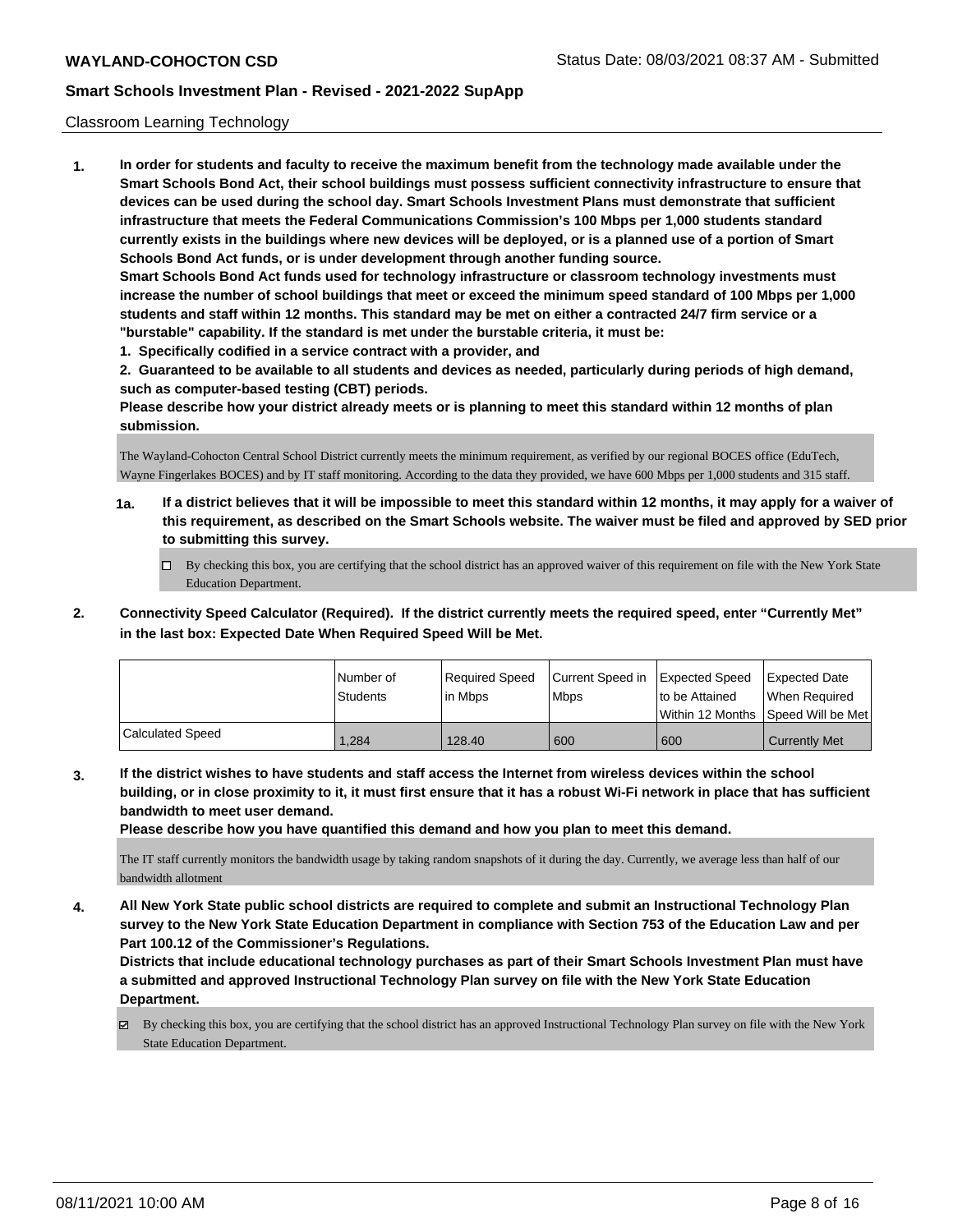Classroom Learning Technology

**5. Describe the devices you intend to purchase and their compatibility with existing or planned platforms or systems. Specifically address the adequacy of each facility's electrical, HVAC and other infrastructure necessary to install and support the operation of the planned technology.**

Electrical power in each classroom is sufficient to run requested classroom technology equipment. There are sufficient outlets, and devices will not be plugged into extension cords. Wayland-Cohocton CSD will be purchasing 3050 Chromebooks over multiple years which will ensure a replacement plan to continue to maintain our 1:1 digital learning program for our elementary, middle and high schools, and adequately prepare the district for NYS Computer-Based Testing to be taken online. All K-12 students have 1:1 chromebooks which are taken home daily. Expenditures for Classroom Technology are designed to meet the divergent instructional technology needs to enhance teaching and learning of students and staff across all grade levels and content areas. Wayland-Cohocton CSD is a Google Workspace for Education Plus district and students and staff have been using Google Workspace for the past 6 years.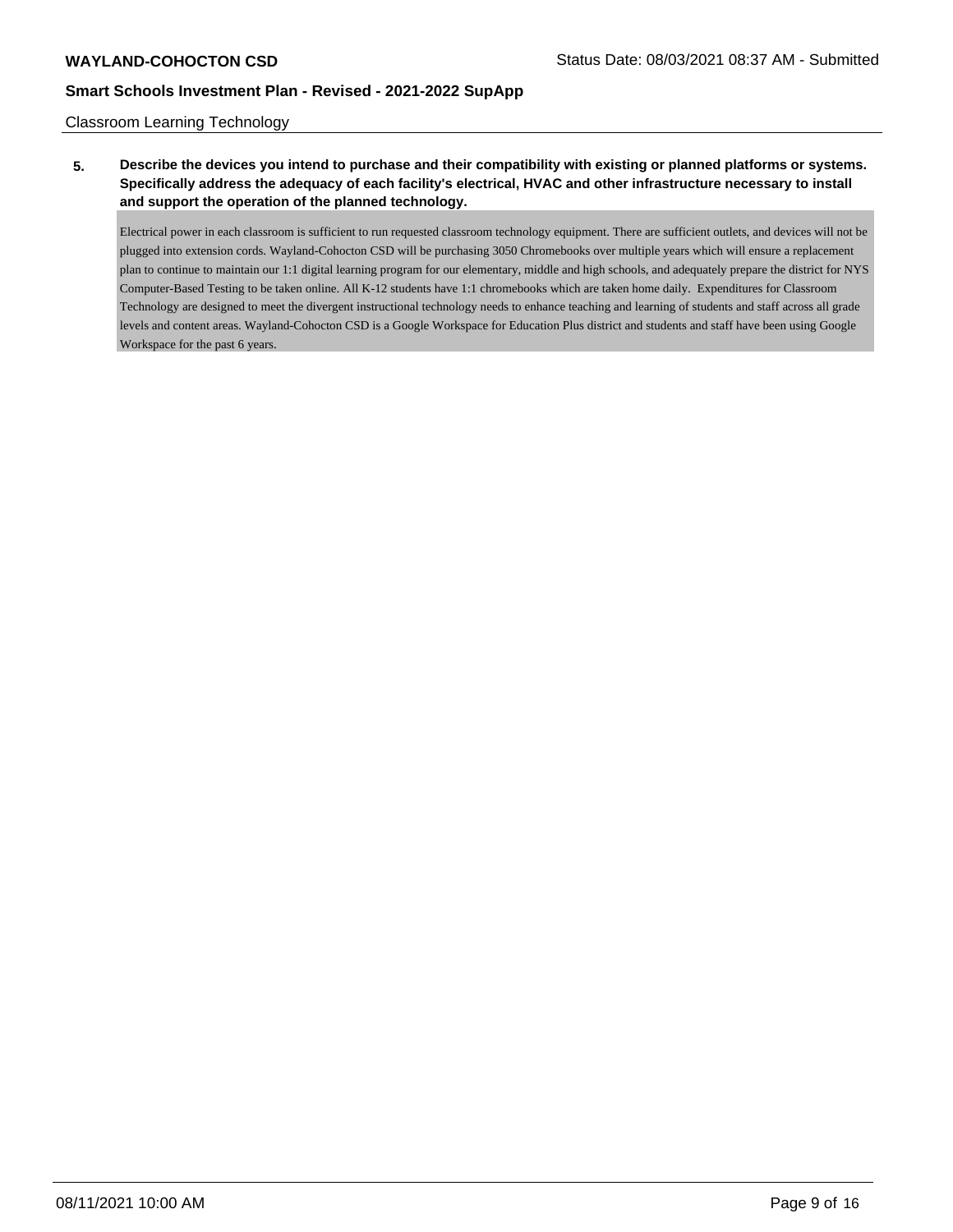### Classroom Learning Technology

- **6. Describe how the proposed technology purchases will:**
	- **> enhance differentiated instruction;**
	- **> expand student learning inside and outside the classroom;**
	- **> benefit students with disabilities and English language learners; and**
	- **> contribute to the reduction of other learning gaps that have been identified within the district.**

**The expectation is that districts will place a priority on addressing the needs of students who struggle to succeed in a rigorous curriculum. Responses in this section should specifically address this concern and align with the district's Instructional Technology Plan (in particular Question 2 of E. Curriculum and Instruction: "Does the district's instructional technology plan address the needs of students with disabilities to ensure equitable access to instruction, materials and assessments?" and Question 3 of the same section: "Does the district's instructional technology plan address the provision of assistive technology specifically for students with disabilities to ensure access to and participation in the general curriculum?")**

**In addition, describe how the district ensures equitable access to instruction, materials and assessments and participation in the general curriculum for both SWD and English Language Learners/Multilingual Learners (ELL/MLL) students.**

**Please note: If this plan has been identified as a Remote Learning Plan to be submitted and reviewed on an expedited basis, the district should explain how this plan will facilitate remote and hybrid learning, in lieu of responding to the question above.**

Google Workspace for Education Plus by its very nature helps with differentiating instruction. Teachers have worked on developing lessons that use the collaborative and assistive features of Google Workspace to ensure all students are learning appropriately to their level. Formative and summative assessment data is used continuously to ensure mastery of learning standards and identify any gaps in student learning. Purchases with the Supplemental Submission of the SMART Bond Act will further our commitment to providing consistency in high quality instruction and learning tools for all students. Google Workspace similarly makes learning inside and outside the classroom more engaging and allows greater collaboration. Teachers have learned advanced uses of web-based applications and taught each other in many occasions and venues: Google Classroom, Khan Academy, collaborative projects with Google Workspace, STEAM and others. Students, staff, and parents report positive learning enhancements with the 1:1 based on regular surveys.

Regardless of the program or setting, students with disabilities have access to and participate in the general education curriculum. Each child with a disability has an Individualized Education Program (IEP) that identifies annual goals (e.g., academic, language, social/emotional/behavioral, physical, etc.) designed to improve skills. Special education teachers accommodate and/or modify, as appropriate, the content, methodology, or delivery of instruction through Specially Designed Instruction (SDI). SDI is purposefully planned and organized in order to specifically address the student's needs that are outlined in his/her IEP, including the use of assistive technology. Based on recommendations, special education staff support students with disabilities with the utilization of a variety of assistive technology tools that are developed for use with Google Chrome and Google Workspace, as well as other vendors (e.g., Don Johnston, Crick Software) and apps. These include speech to text and text to speech applications, the ability to enlarge print, word prediction support, access to word processing, sound amplification, brailling, speech/communication generating support, and web pages that meet ADA standards. These tools provide our students with the ability to fully participate in classroom learning activities alongside their general education peers. For example, a student that has a learning disability in reading is able to read and comprehend grade level text with the use of a text to speech application. Similarly, a student that has an auditory processing deficit and struggles to attend with background noise is able to participate in a general education classroom with the assistance of sound amplification. Having a chromebook for every student provides access to the aforementioned assistive technology tools. We have found the use of chromebooks to be indispensable with our ELL population. For example, communication with teachers in order to clarify directions, respond to assignments on Google classroom, as well as to review lectures and classroom assignments. Also extremely valuable has been the school's subscription to visual aids to new concepts through BrainPop and EdPuzzle. Repetitive practice programs such as IXL.com has also helped our ELL population. The SMARTboard has allowed our ELLs with spatial skill challenges to physically manipulate more difficult science and math concepts to understand how such concepts work together (i.e. grouping, organization, graphs, hereditary traits, food web) and Adobe Spark has also enabled great success with student-created visuals to accompany new concepts in science.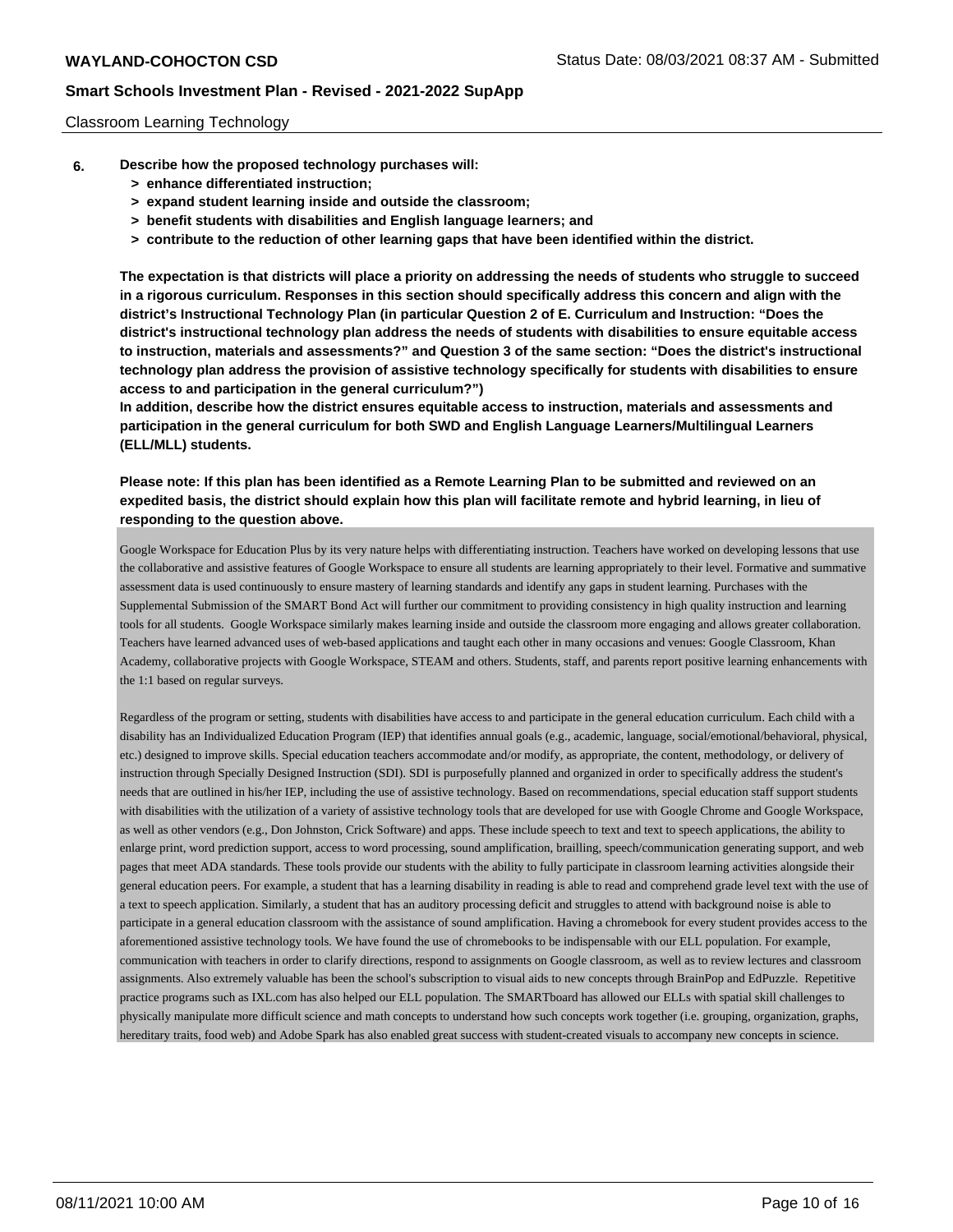#### Classroom Learning Technology

# **7. Where appropriate, describe how the proposed technology purchases will enhance ongoing communication with parents and other stakeholders and help the district facilitate technology-based regional partnerships, including distance learning and other efforts.**

Google Workspace for Education Plus, ClassDojo, and Parent/Student portal improves ongoing communication and collaboration between all stakeholder groups. Faculty will be able to access their own device anywhere which will allow better home-school communication. Devices we provide can help parents access our student management system to view assignments and grades,content, assessments, presentations, resources and interact with the classroom teacher(s). Students regularly collaborate with each other and with teachers through the use of Google Workspace documents, presentations and sheets in real time from anyplace, anywhere, anytime. This includes students that are absent. With the requirement to change to remote learning we have incorporated the use of many tools including Google Meets, GoGuardian Teacher and ClassDojo to participate in classroom instruction from home. We have information in the Parent Handbook on Google Workspace and Chromebooks to improve communication. This information will be shared during Open House annually.The Parent/Student Portal within our Student Management System provides parents with regular access to their child's academic progress.

### **8. Describe the district's plan to provide professional development to ensure that administrators, teachers and staff can employ the technology purchased to enhance instruction successfully.**

**Note: This response should be aligned and expanded upon in accordance with your district's response to Question 1 of F. Professional Development of your Instructional Technology Plan: "Please provide a summary of professional development offered to teachers and staff, for the time period covered by this plan, to support technology to enhance teaching and learning. Please include topics, audience and method of delivery within your summary."**

# **Please note: If this plan has been identified as a Remote Learning Plan to be submitted and reviewed on an expedited basis, the district should provide a statement confirming that the district has provided or will provide professional development on these devices to its staff, in lieu of responding to the question above.**

The Wayland-Cohocton Central School District (WCCS) aligns our District Professional Development Plan (PDP) and our Smart Schools Investment Plan (SSIP) in order to support teacher professional growth and appeal to their professional interests while also improving student achievement by increasing instructional capacity. WCCS provides quality opportunities for all district professionals to participate in professional development. Objective two of our PDP promotes the development of a learning environment that facilitates the effective use of technology. All action steps and indicators of success are an outgrowth of this objective in order to expand their understanding and use of technology in their curriculum area. Our technology professional development revolves around instructional practice and modifying what we teach with effective instructional technology that moves our teachers further up the SAMR scale. We use the scale as a lens for technology integration and a way to engage students in more active learning, similar to what they encounter in working situations today and in their futures.

- The district employs 3 instructional coaches who host continual inhouse and remote training on a variety of EdTech Tools which teachers incorporate into their curriculum.
- Instructional coaches are available for teacher and/or Team coaching impact cycles by appointment.
- On-Demand recordings for application use have been created in-house which focuses on our specific needs
- Access to trainings offered by our Regional Boces
- Assisting our Primary School with developmentally appropriate technology that enhances, not detracts from, the unique learning needs of our youngest student.
- Ensure equitable access to curriculum, assessment, and instruction with technology and assistive technology for students with disabilities and English language learners (Snap&Read, Co:writer, Google Read and Write).
- Teachers from each building are google educator certified and then turnkey trained for their building/district (2-3 people per/building).
- Superintendent Conference Days
- Frontline Professional Growth
- Faculty Meetings -Building Principals will create technology learning opportunities including teachers and staff.

# **9. Districts must contact one of the SUNY/CUNY teacher preparation programs listed on the document on the left side of the page that supplies the largest number of the district's new teachers to request advice on innovative uses and best practices at the intersection of pedagogy and educational technology.**

 $\boxtimes$  By checking this box, you certify that you have contacted the SUNY/CUNY teacher preparation program that supplies the largest number of your new teachers to request advice on these issues.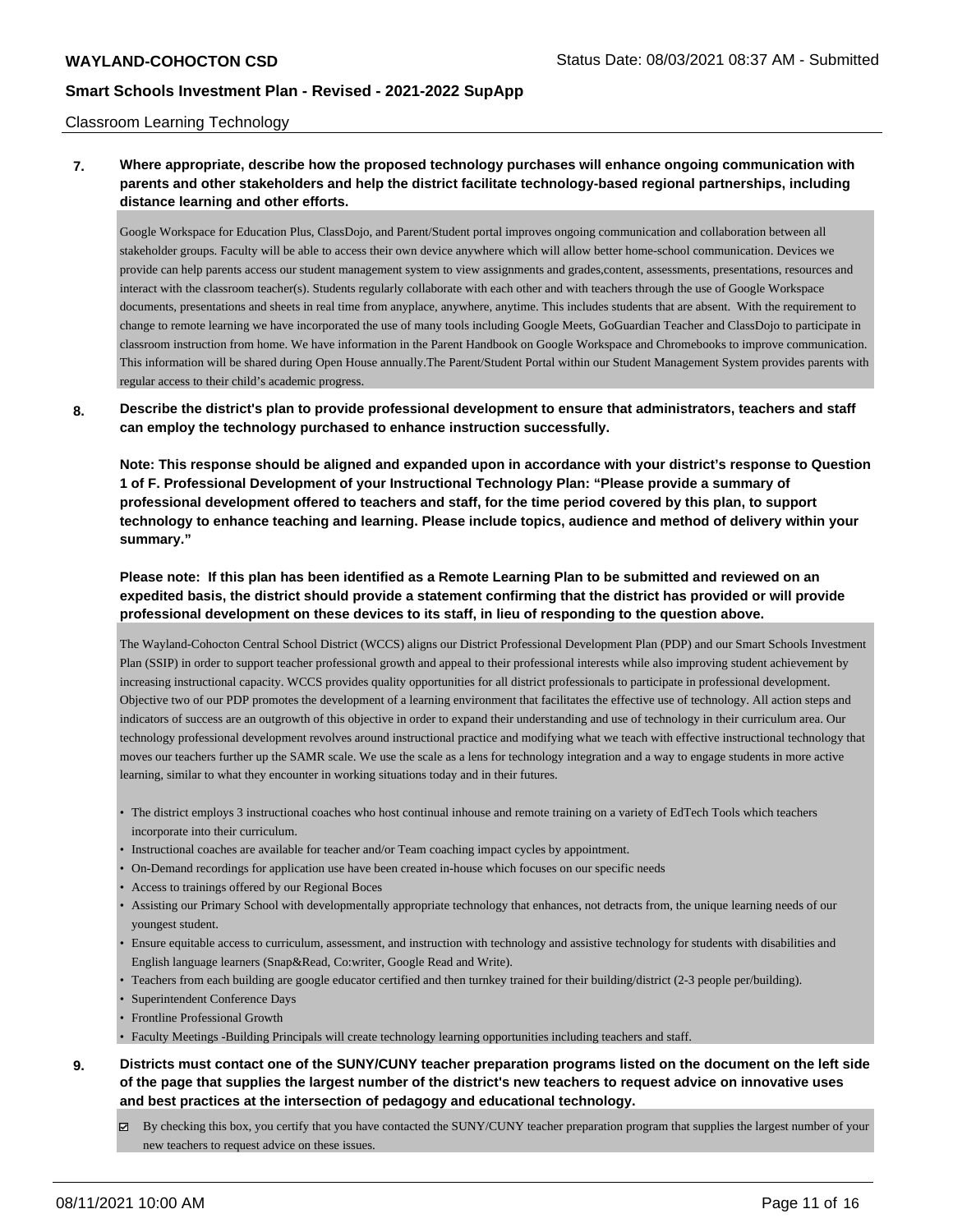Classroom Learning Technology

**9a. Please enter the name of the SUNY or CUNY Institution that you contacted.**

SUNY Geneseo

**9b. Enter the primary Institution phone number.**

585-245-5000

**9c. Enter the name of the contact person with whom you consulted and/or will be collaborating with on innovative uses of technology and best practices.**

Dr. Anjoo Sikka

**10. To ensure the sustainability of technology purchases made with Smart Schools funds, districts must demonstrate a long-term plan to maintain and replace technology purchases supported by Smart Schools Bond Act funds. This sustainability plan shall demonstrate a district's capacity to support recurring costs of use that are ineligible for Smart Schools Bond Act funding such as device maintenance, technical support, Internet and wireless fees, maintenance of hotspots, staff professional development, building maintenance and the replacement of incidental items. Further, such a sustainability plan shall include a long-term plan for the replacement of purchased devices and equipment at the end of their useful life with other funding sources.**

By checking this box, you certify that the district has a sustainability plan as described above.

**11. Districts must ensure that devices purchased with Smart Schools Bond funds will be distributed, prepared for use, maintained and supported appropriately. Districts must maintain detailed device inventories in accordance with generally accepted accounting principles.**

 $\boxtimes$  By checking this box, you certify that the district has a distribution and inventory management plan and system in place.

**12. Please detail the type, quantity, per unit cost and total cost of the eligible items under each sub-category.**

| Select the allowable expenditure | Iltem to be Purchased                 | Quantity | Cost per Item | <b>Total Cost</b> |
|----------------------------------|---------------------------------------|----------|---------------|-------------------|
| type.                            |                                       |          |               |                   |
| Repeat to add another item under |                                       |          |               |                   |
| each type.                       |                                       |          |               |                   |
| <b>Laptop Computers</b>          | Chromebook                            | 3,050    | 310.00        | 945,500.00        |
| <b>Other Costs</b>               | <b>Chromebook Extended Warranties</b> | 3,050    | 70.00         | 213,500.00        |
| <b>Other Costs</b>               | Google Chrome Management Console      | 3,050    | 32.00         | 97,600.00         |
|                                  |                                       | 9,150    | 412.00        | 1,256,600         |

#### **13. Final 2014-15 BEDS Enrollment to calculate Nonpublic Sharing Requirement (no changes allowed.)**

|            | l Public Enrollment | Nonpublic Enrollment | <b>Total Enrollment</b> | Nonpublic<br>l Percentage |
|------------|---------------------|----------------------|-------------------------|---------------------------|
| Enrollment | .326                |                      | 0.00                    | 0.00                      |

#### **14. If you are submitting an allocation for Classroom Learning Technology complete this table.**

|                          | Public School Sub-Allocation | <b>Estimated Nonpublic Loan</b><br>Amount | <b>Estimated Total Public and</b><br>Nonpublic Sub-Allocation |
|--------------------------|------------------------------|-------------------------------------------|---------------------------------------------------------------|
|                          |                              | (Based on Percentage Above)               |                                                               |
| Interactive Whiteboards  | (No Response)                | 0.00                                      | 0.00                                                          |
| Computer Servers         | (No Response)                | 0.00                                      | 0.00                                                          |
| <b>Desktop Computers</b> | (No Response)                | 0.00                                      | 0.00                                                          |
| <b>Laptop Computers</b>  | 945,500.00                   | 0.00                                      | 945,500.00                                                    |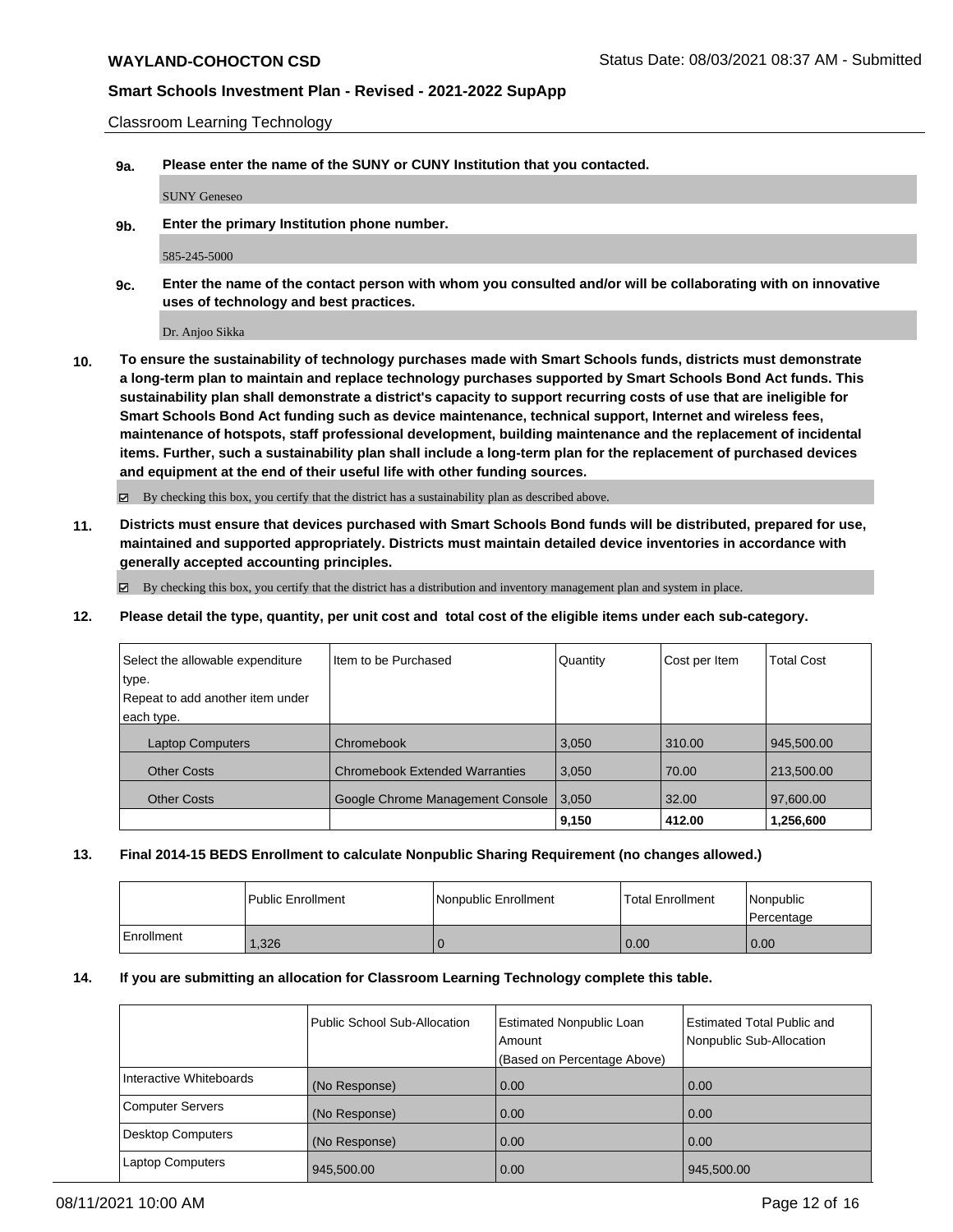Classroom Learning Technology

|                         | Public School Sub-Allocation | Estimated Nonpublic Loan<br>Amount<br>(Based on Percentage Above) | <b>Estimated Total Public and</b><br>Nonpublic Sub-Allocation |
|-------------------------|------------------------------|-------------------------------------------------------------------|---------------------------------------------------------------|
| <b>Tablet Computers</b> | (No Response)                | 0.00                                                              | 0.00                                                          |
| <b>Other Costs</b>      | 311,100.00                   | 0.00                                                              | 311,100.00                                                    |
| Totals:                 | 1,256,600.00                 | 0                                                                 | 1,256,600                                                     |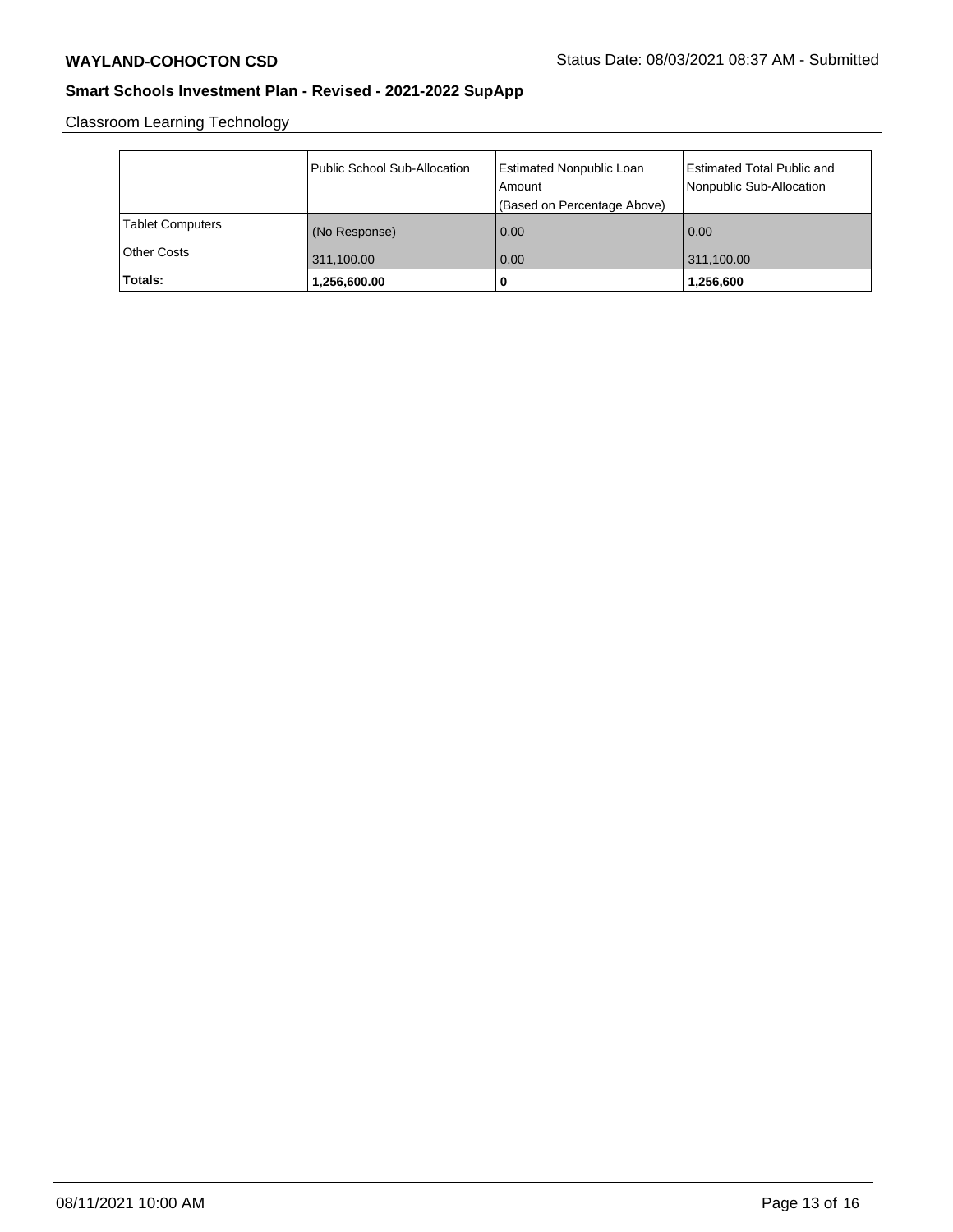#### Pre-Kindergarten Classrooms

**1. Provide information regarding how and where the district is currently serving pre-kindergarten students and justify the need for additional space with enrollment projections over 3 years.**

(No Response)

- **2. Describe the district's plan to construct, enhance or modernize education facilities to accommodate prekindergarten programs. Such plans must include:**
	- **Specific descriptions of what the district intends to do to each space;**
	- **An affirmation that new pre-kindergarten classrooms will contain a minimum of 900 square feet per classroom;**
	- **The number of classrooms involved;**
	- **The approximate construction costs per classroom; and**
	- **Confirmation that the space is district-owned or has a long-term lease that exceeds the probable useful life of the improvements.**

(No Response)

**3. Smart Schools Bond Act funds may only be used for capital construction costs. Describe the type and amount of additional funds that will be required to support ineligible ongoing costs (e.g. instruction, supplies) associated with any additional pre-kindergarten classrooms that the district plans to add.**

(No Response)

**4. All plans and specifications for the erection, repair, enlargement or remodeling of school buildings in any public school district in the State must be reviewed and approved by the Commissioner. Districts that plan capital projects using their Smart Schools Bond Act funds will undergo a Preliminary Review Process by the Office of Facilities Planning.**

**Please indicate on a separate row each project number given to you by the Office of Facilities Planning.**

| Project Number |  |
|----------------|--|
| (No Response)  |  |
|                |  |

**5. Please detail the type, quantity, per unit cost and total cost of the eligible items under each sub-category.**

| Select the allowable expenditure | Item to be purchased | Quantity      | Cost per Item | <b>Total Cost</b> |
|----------------------------------|----------------------|---------------|---------------|-------------------|
| type.                            |                      |               |               |                   |
| Repeat to add another item under |                      |               |               |                   |
| each type.                       |                      |               |               |                   |
| (No Response)                    | (No Response)        | (No Response) | (No Response) | 0.00              |
|                                  |                      | U             | 0.00          |                   |

**6. If you have made an allocation for Pre-Kindergarten Classrooms, complete this table. Note that the calculated Total at the bottom of the table must equal the Total allocation for this category that you entered in the SSIP Overview overall budget.**

|                                          | Sub-Allocation |
|------------------------------------------|----------------|
| Construct Pre-K Classrooms               | (No Response)  |
| Enhance/Modernize Educational Facilities | (No Response)  |
| <b>Other Costs</b>                       | (No Response)  |
| Totals:                                  | 0.00           |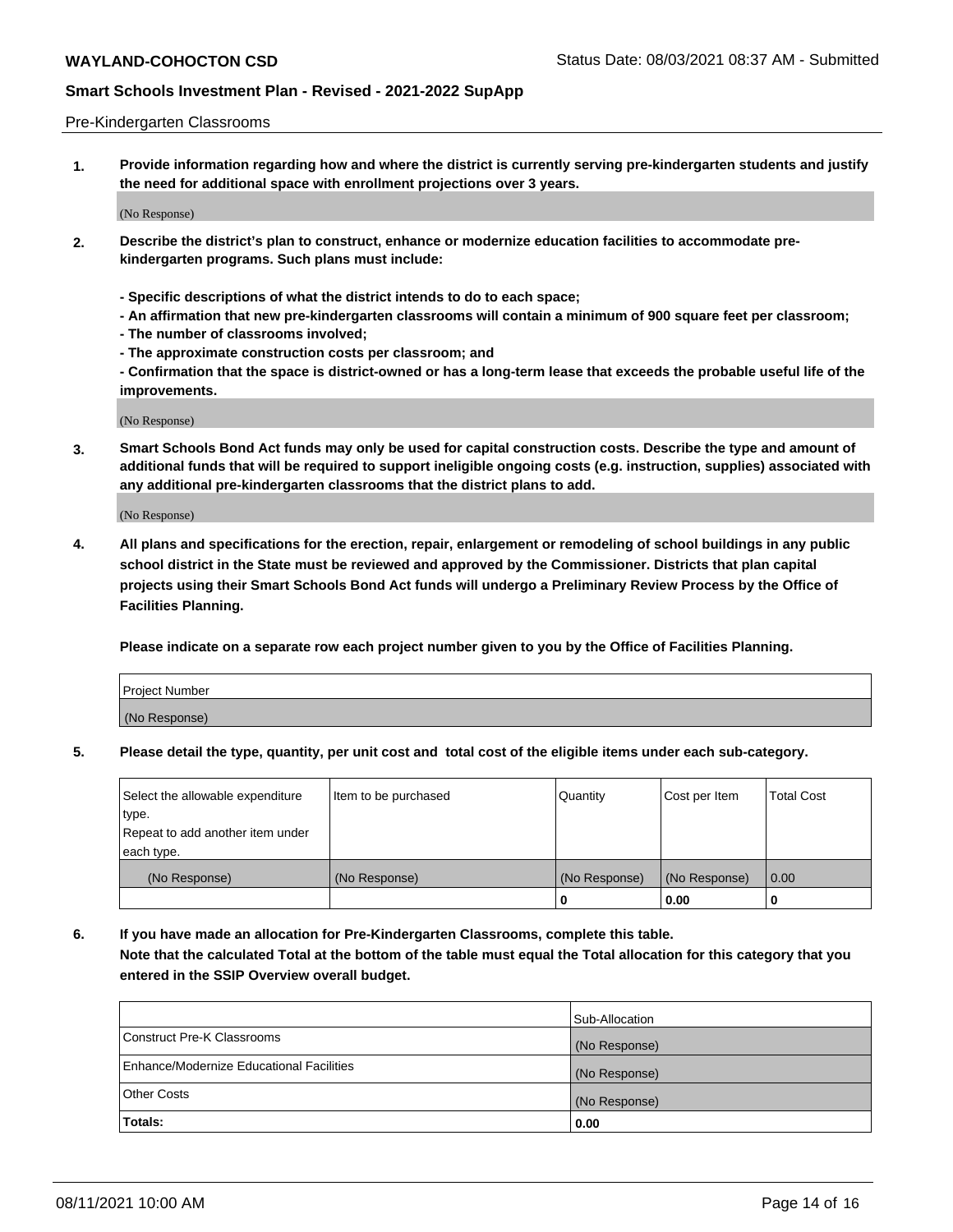Replace Transportable Classrooms

**1. Describe the district's plan to construct, enhance or modernize education facilities to provide high-quality instructional space by replacing transportable classrooms.**

(No Response)

**2. All plans and specifications for the erection, repair, enlargement or remodeling of school buildings in any public school district in the State must be reviewed and approved by the Commissioner. Districts that plan capital projects using their Smart Schools Bond Act funds will undergo a Preliminary Review Process by the Office of Facilities Planning.**

**Please indicate on a separate row each project number given to you by the Office of Facilities Planning.**

| Project Number |  |
|----------------|--|
|                |  |
|                |  |
|                |  |
|                |  |
| (No Response)  |  |
|                |  |
|                |  |
|                |  |

**3. For large projects that seek to blend Smart Schools Bond Act dollars with other funds, please note that Smart Schools Bond Act funds can be allocated on a pro rata basis depending on the number of new classrooms built that directly replace transportable classroom units.**

**If a district seeks to blend Smart Schools Bond Act dollars with other funds describe below what other funds are being used and what portion of the money will be Smart Schools Bond Act funds.**

(No Response)

**4. Please detail the type, quantity, per unit cost and total cost of the eligible items under each sub-category.**

| Select the allowable expenditure | Item to be purchased | Quantity      | Cost per Item | Total Cost |
|----------------------------------|----------------------|---------------|---------------|------------|
| ∣type.                           |                      |               |               |            |
| Repeat to add another item under |                      |               |               |            |
| each type.                       |                      |               |               |            |
| (No Response)                    | (No Response)        | (No Response) | (No Response) | 0.00       |
|                                  |                      | u             | 0.00          |            |

**5. If you have made an allocation for Replace Transportable Classrooms, complete this table. Note that the calculated Total at the bottom of the table must equal the Total allocation for this category that you entered in the SSIP Overview overall budget.**

|                                                | Sub-Allocation |
|------------------------------------------------|----------------|
| Construct New Instructional Space              | (No Response)  |
| Enhance/Modernize Existing Instructional Space | (No Response)  |
| <b>Other Costs</b>                             | (No Response)  |
| Totals:                                        | 0.00           |